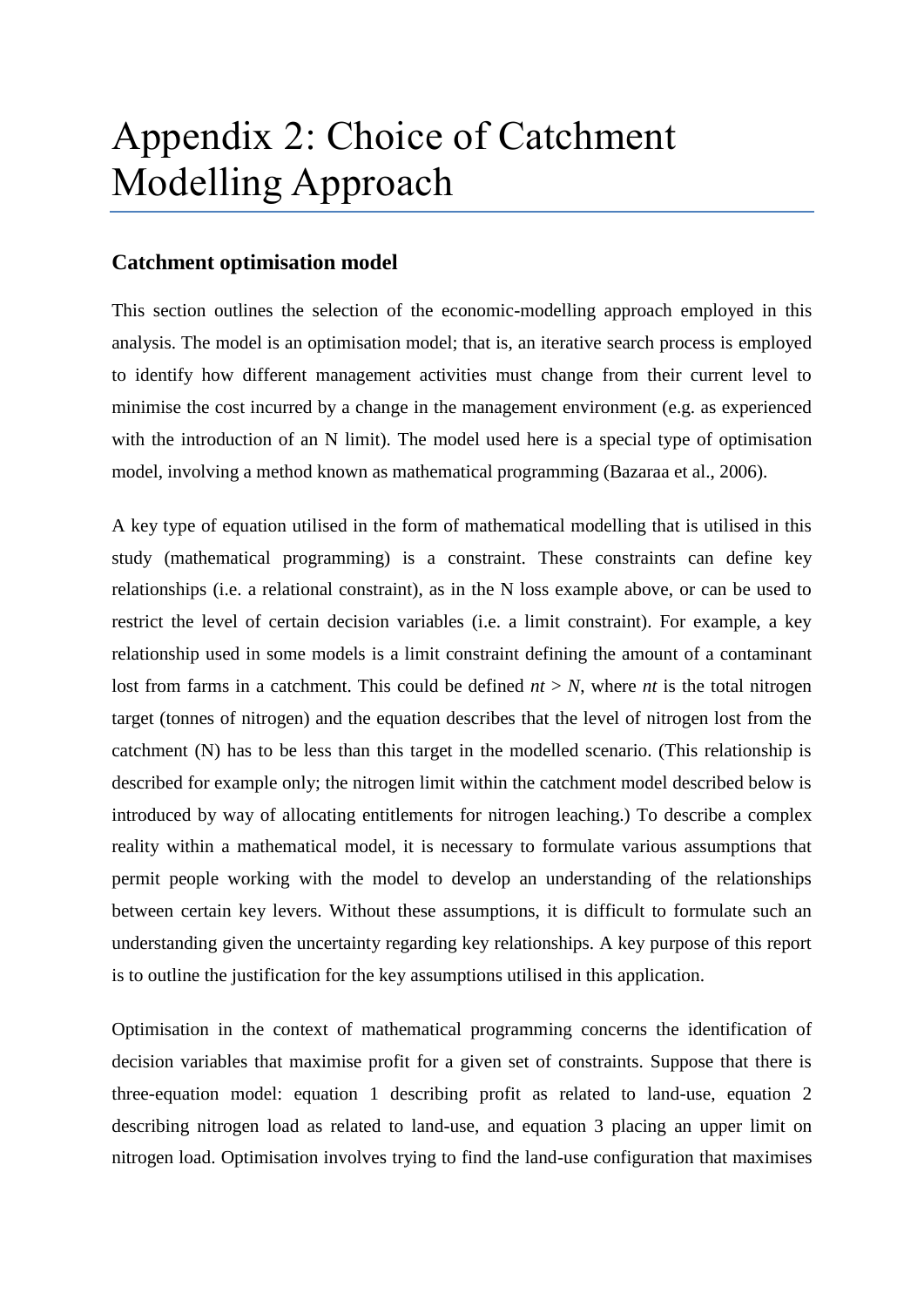the level of profit in the catchment, as defined in equation 1, subject to the relationships and bounds defined in equations 2 and 3.

Optimisation through nonlinear programming is used here (Bazaraa et al., 2006). This generally involves the definition of a model in which both the profit specification and constraints contain nonlinear expressions. Solution of this model outlines how land-use and land management must change under different circumstances to mitigate nitrogen loss at least cost. Its structure is loosely based on that of the Land Allocation and Management (LAM) catchment framework (Doole, 2015). The flexibility of this model is demonstrated in its broad utilisation across a number of nonpoint-pollution contexts, both nationally (Doole, 2013; Howard et al., 2013; Holland and Doole, 2014) and internationally (Beverly et al., 2013; Doole et al., 2013a). Key benefits associated with the application of the LAM framework are (Doole, 2015b): (a) its flexible structure allows its broad adaptation to diverse circumstances (for example, the broadly divergent allocation scenarios studied herein); (b) the calibration of the model is done in a straightforward way, to improve clarity and interpretation of model output (see below for further information); (c) the simplicity of the model structure makes it easier to employ in interdisciplinary modelling and participatory work; (d) the complexity of the model can be altered depending on the quality and quantity of resources available; (e) the model can be efficiently coded in popular nonlinear-optimisation software, such as the General Algebraic Modelling System (GAMS) (Brooke et al., 2014), that allows matrix generation; and (f) the use of optimisation allows the use of a consistent and structured objective to select between multiple alternative outcomes within a complex decision problem, encompassing multiple decision makers and complexities regarding diversity in relative profit. The utilisation of optimisation also allows for the straightforward representation of trading activity in a market for nutrient entitlements (Doole et al., 2011).

Optimisation of the economic model identifies the values for decision variables that maximises the total profit earned on farms across the catchment, subject to the constraints defined in the model. The primary decision variables in the model are those representing the area (ha) allocated to each management option within each land-use in each zone. Primary constraints are those limiting the land-use in a given zone to the area available within that spatial area. Total profit is determined through multiplication of the area of each land-use option employed and its associated level of profit per ha. The total nitrogen load is computed through the multiplication of the area of each land-use option employed and the nitrogen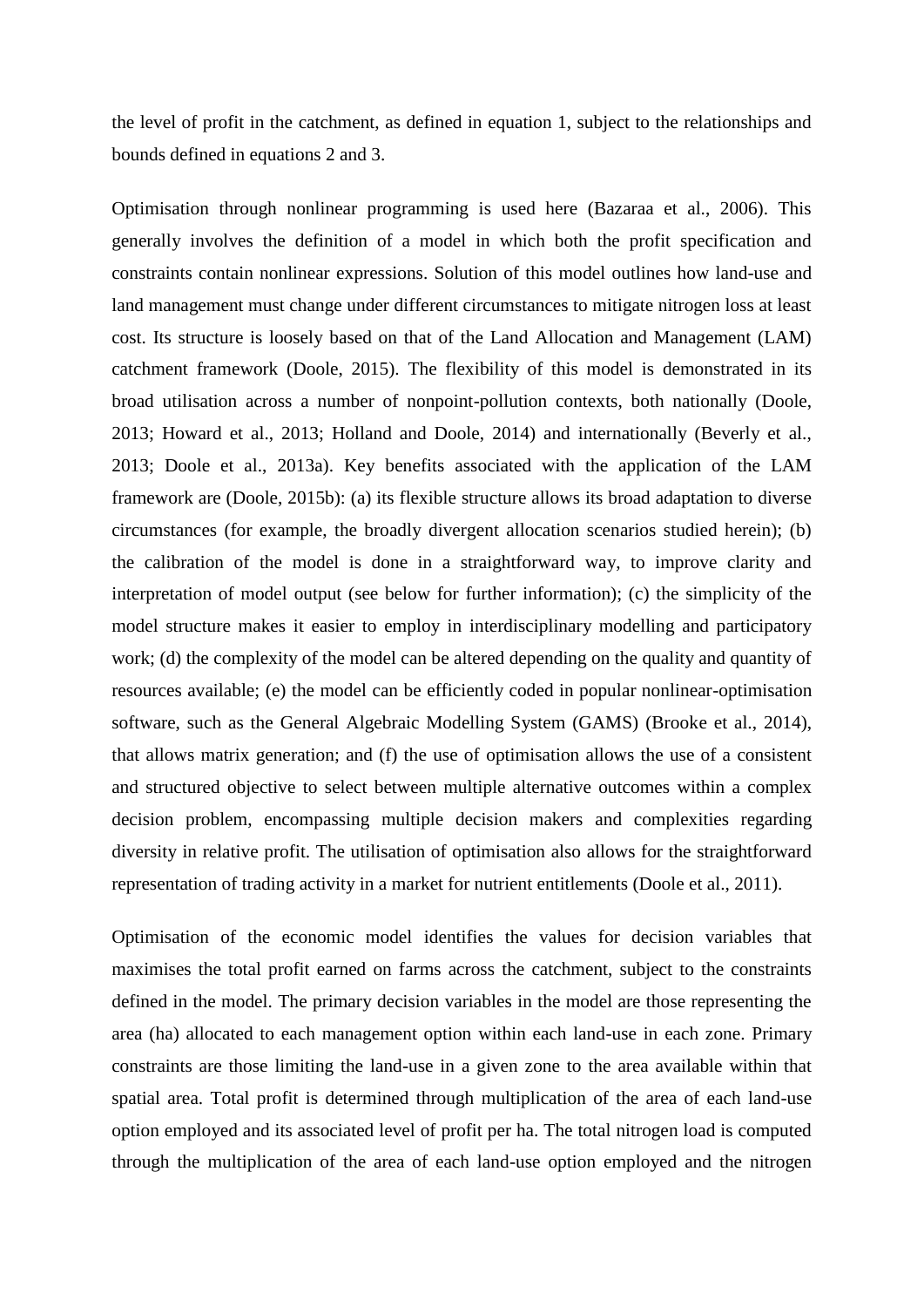leaching load per ha associated with each management option. With the introduction of a limit on nitrogen leaching, the area of each land-use utilised for a mitigation option, rather than a baseline (current) management option, will typically increase. This will concomitantly reduce nitrogen loss from that land area, but also increase/decrease profit. In some cases, it may be more cost-effective to change land-use away from the current land-use, in order to achieve a given nitrogen-leaching target at the catchment level. In this model, the limit for leaching is implemented through the representation of permits required for representative farms to leach, which are allocated among the population according to diverse systems (see below).

The optimisation model focuses on alternative steady-state or equilibrium outcomes. That is, it does not study the transition pathways between the current state and where alternative policy outcomes are predicted to lead. Indeed, it focuses solely on characterising just the equilibria themselves. This approach is consistent with standard practice regarding the economic evaluation of alternative environmental policy instruments (e.g. Hanley et al., 2007; Daigneault et al., 2012; Doole, 2013). It is possible to incorporate the study of temporal processes, such that the time path of adaptation practices can be characterised and then considered during evaluation (Pindyck, 2007). However, this is rare in practice, especially in the evaluation of regional policy, because (a) there is little empirical work available that characterises how farmers in the Lake Rotorua catchment would be expected to adapt to limits, (b) the scarcity of data is compounded when variation over time in key drivers of management behaviour (e.g. output price, input price, productivity, climate, innovation) is high and difficult to predict, (c) dynamic models are difficult to develop and utilise (Doole and Pannell, 2008), and (d) output from dynamic models is heavily biased by the initial and terminal conditions defined during model formulation (Klein-Haneveld and Stegeman, 2005). Overall, these issues provide a strong justification for the employment of a steady-state modelling framework.

Nevertheless, alternative approaches for the economic evaluation of environmental policy instruments exist.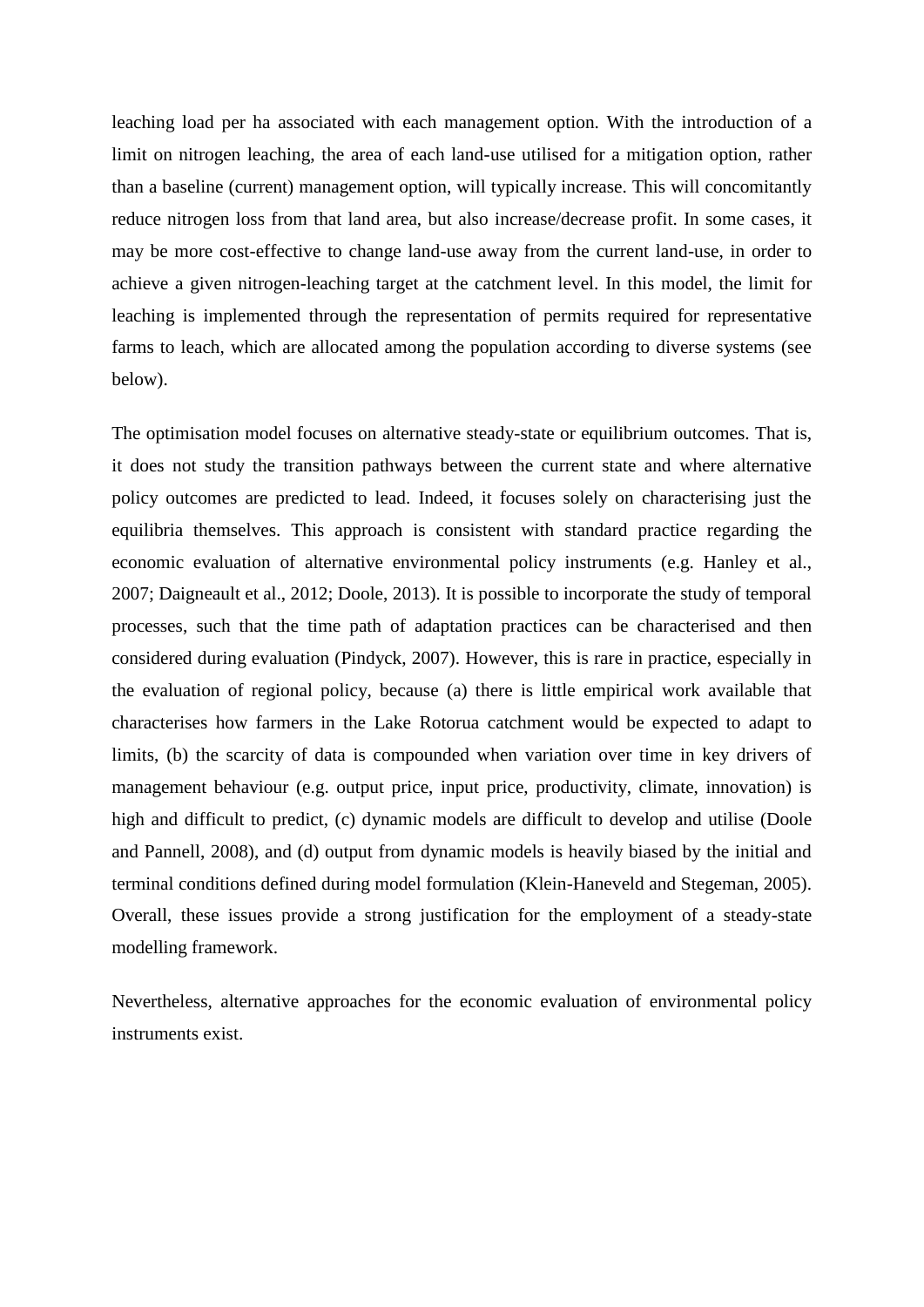## **Alternative approaches considered**

A key alternate method involves the specification of a simple simulation model, commonly constructed in a spreadsheet and consisting of fewer than 25 equations. In sharp contrast to the model applied here, this would mean representing only a low number of land-uses and spatial parcels within the Lake Rotorua catchment. Indeed, while the LAM model applied here provides a much more refined characterisation of the catchment relative to these approaches (see below), it incorporates thousands of equations that complicate its development and interpretation (e.g. Doole, 2013). The output of a simple simulation model is typically explored using a set of agreed scenarios, as a central part of a participatorymodelling exercise conducted alongside stakeholders (Harris and Snelder, 2014). The goal of this approach is to provide greater clarity to a stakeholder group within a deliberative process, thereby improving their capacity to understand the key relationships central to the complex nonpoint-pollution problem faced within the catchment of interest. Indeed, it proactively deals with the high levels of uncertainty regarding input information, through focusing on simple relationships for which broad levels of agreement among stakeholders are present. However, it is less appropriate for the study of alternative allocation systems within the Lake Rotorua catchment relative to the LAM framework, because of the need to represent a significant number of alternative enterprise types and zones (that vary according to slope, rainfall, and soil type) to provide a rich description of the implications of alternative allocation and trading scenarios. Indeed, if such richness were not portrayed, then the portrayal of any market dynamics would be flawed given a dearth of heterogeneity in abatement cost that is required to drive the operation of an efficient trading mechanism for nutrient entitlements (Doole, 2010). Nevertheless, while an optimisation approach is used as a central part of the LAM application to identify the least-cost means of achieving a given objective with regards to a reduction in nitrogen loss, discrete scenarios associated with alternative allocation systems and expected levels of land-use change (as central to the use of this alternative simulation approach) are adopted. This helps to convey to the stakeholder group the relative importance of different policy mechanisms and institutional barriers.

A preference for the adoption of an optimisation approach also highlights the potential to utilise the NZFARM (New Zealand Forestry and Agriculture Regional Model) (Daigneault et al., 2012, 2014) framework. The LAM and NZFARM models are very similar, in that they both are strongly related to the standard neoclassical approach to evaluating catchment-level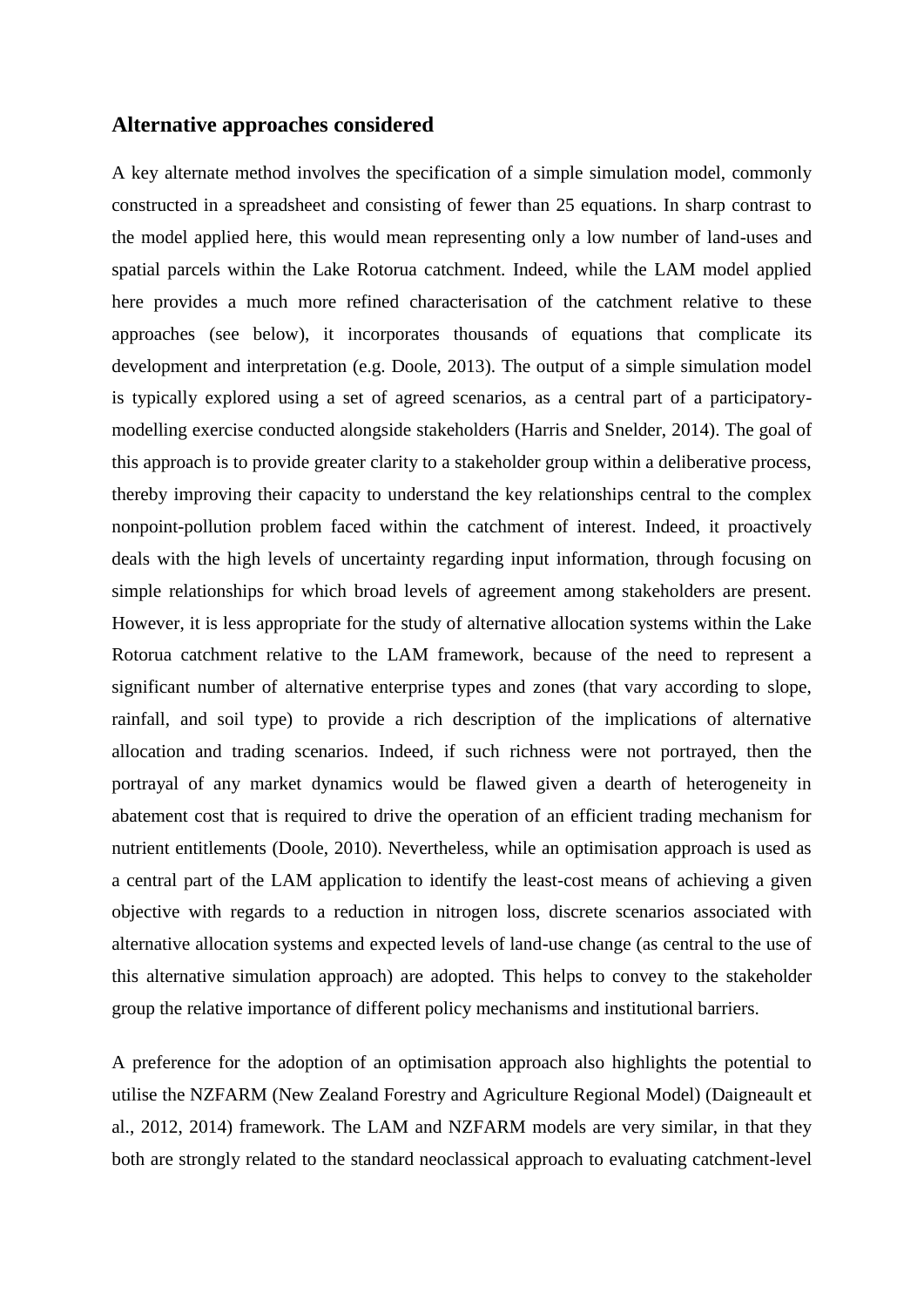environmental policies utilising mathematical programming (Wade and Heady, 1978). However, they differ markedly in their approach to calibration—the method used to ensure that the model returns the current land-use allocation. In contrast to the LAM framework, the NZFARM model employs a series of nonlinear functions—within a broad approach known as positive mathematical programming (PMP) (Howitt, 1995)—that direct a model to return an observed baseline land-use allocation, by manipulating the relative profitability of each individual land-use (Daigneault et al., 2012). Doole and Marsh (2014a, b) have recently highlighted how the NZFARM model may produce misleading results, due to its reliance on this method for calibrating the baseline land-use allocation. Their concern rests around five key issues:

- 1. There is an infinite number of sets of calibration function parameters that can generate the observed baseline land-use (Heckelei and Wolff, 2003).
- 2. Calibration does not use any information on how the relative value of land-uses changes as land-use allocation moves away from the observed baseline (Heckelei and Britz, 2000, 2005; Heckelei, 2002). Each one of the infinite sets of calibration function parameters—from which one is arbitrarily selected to calibrate the model to baseline data—yields a different policy response from the calibrated model. Thus, the way in which the model performs outside of the calibrated scenario is completely unpredictable (Heckelei, 2002).
- 3. The theoretical basis of PMP is, "weak or at least not apparent" (Heckelei and Wolff, 2003, p. 28).
- 4. The relative value of alternative land-use activities is altered through the introduction of calibration functions.
- 5. Functional forms used for calibration functions in PMP implementations are generally ad-hoc and difficult to justify (Heckelei and Wolff, 2003; Heckelei et al., 2012).

Daigneault et al. (2014), in response to the article generated by Doole and Marsh (2014a), highlighted that, "We use shadow prices from calibration constraints to obtain the difference between average and marginal returns to specify the parameters" (p. 2). This is noteworthy since it is this approach to PMP that has now been invalidated after a decade of theoretical and applied research (Heckelei, 2002; Heckelei et al., 2012).

In contrast, the LAM model is developed according to the philosophy that: (a) appropriate calibration functions are non-trivial to develop; (b) they introduce inherent bias in scenarios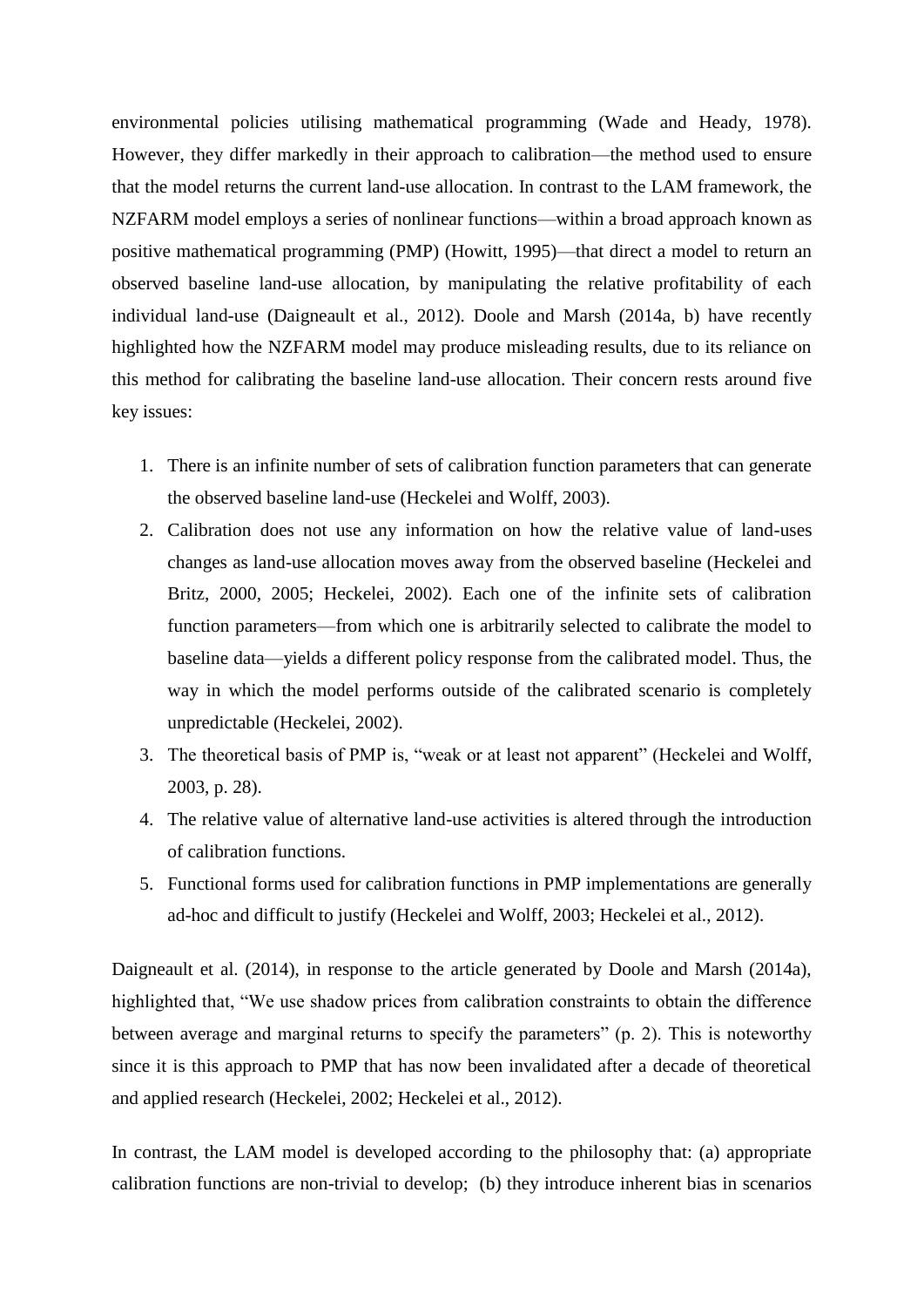away from the reported baseline (de Frahan et al., 2007); (c) they are difficult to explain to stakeholders, even those with training in economics; and (d) they distort the primary profit data that is a key input to the model. In the LAM framework, the division of each subcatchment into separate parcels—each containing individual representative farming systems—and the definition of appropriate transition costs avoids the need for calibration functions to balance land-use, and hence the bias these additions represent. Accordingly, land-use change is considered as a key part of scenario generation, with the type of alternative land-use and the specification of bounds for which changes in this alternative land-use can be exercised being important inputs to an iterative discussion regarding land-use change dynamics. Indeed, in this way, the specification of land-use change provides an opportunity for collaborative learning of the implications of changes in this important aspect of the overall mitigation approach employed. An evident limitation of this approach is that it does not consider explicitly historical trends regarding land-use change. Nevertheless, given that the introduction of nitrogen-leaching limits will alter the trajectory of land-use change relative to historical trends—in a way that is difficult to predict *a priori* (Lamblin et al., 2000)—the limitations associated with a more straightforward and clear specification are greatly reduced. Moreover, it overcomes the need to employ calibration functions that can provide smooth, but arbitrary and unjustified, responses outside of the status quo situation.

An additional alternative is the adoption of a systems-dynamic approach (e.g. Hart et al., 2013). This method involves the development of an integrated model that attempts to richly describe a broad range of factors associated with addressing a nonpoint-pollution problem, including biodiversity, climate, demography, economics, hydrology, and land-use. For example, the Waikato Integrated Scenario Explorer (WISE) model (Hart et al., 2013) incorporates a land-use model that determines how transition between alternative enterprises occurs under different circumstances. Within this model, the supply of land is dependent on land suitability, the proximity of other enterprises, and zoning restrictions, while the demand for land is driven by economic forces. Such an approach is unsuitable for this application given that system-dynamics models (a) provide no straightforward means to study allocation mechanisms for leaching entitlements given the absence of many key relationships (especially regarding the cost and leaching implications of alternative mitigation options); (b) no such framework has been constructed for the Lake Rotorua catchment and the time and cost required are above those levels available for this application; (c) system-dynamics models provide a rich description of many processes, for which data is scarce in the study